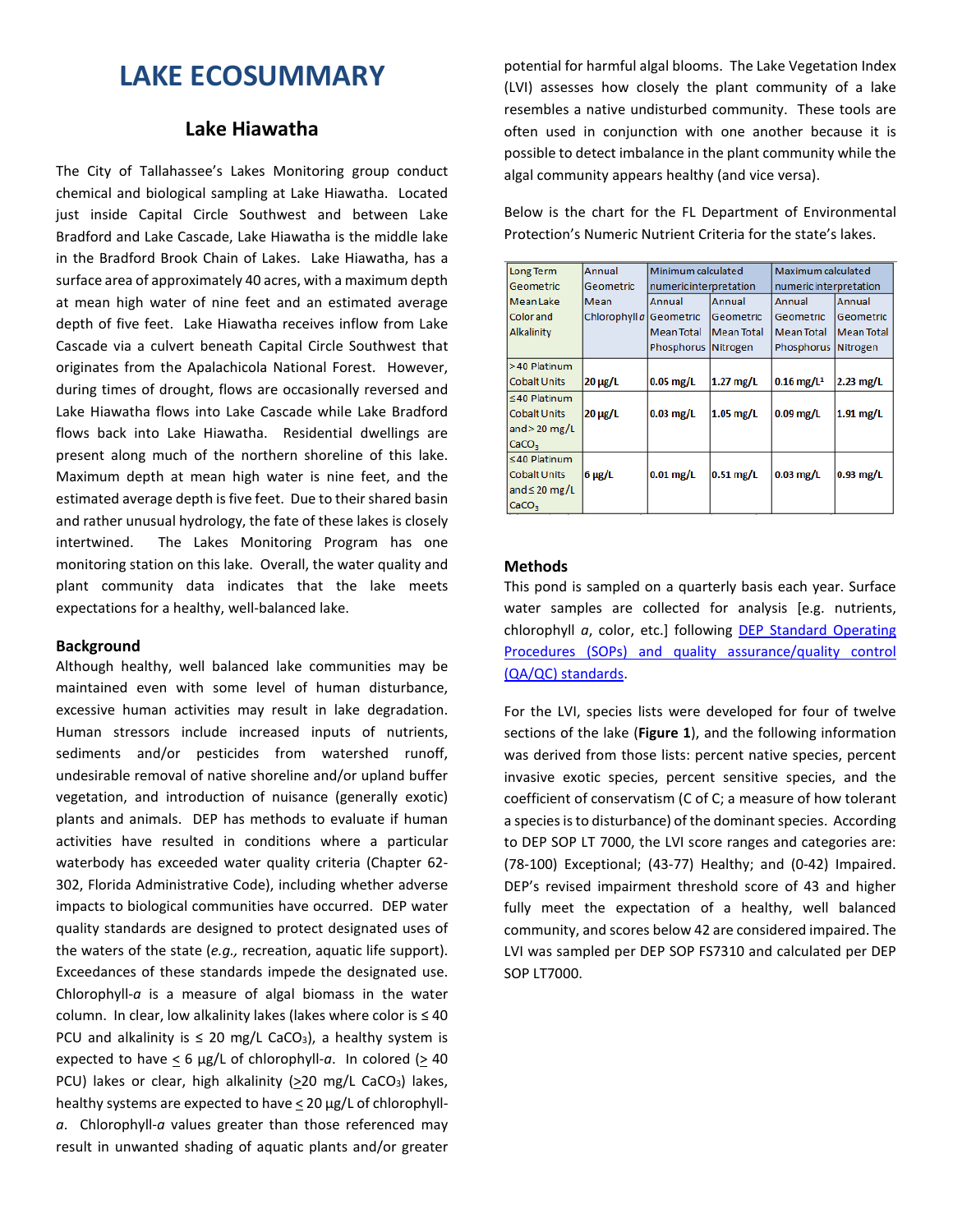

**Figure 1.** Lake Hiawatha during the Fall



**Figure 2**. The lake map of Lake Hiawatha. The sampling site is located at the upper corner of the map. Water quality samples are collected from this site along with water parameters such as Dissolved Oxygen, Conductivity, pH level, Temperature, Secchi Disk reading and depth**.**

## **Results**

# *Water Quality*

Lake Hiawatha is oligotrophic and exhibits nutrient levels well below (**Table 1**) the established standards for high colored (>40 PCU) lakes, which are chlorophyll-a <20 ug/L, total nitrogen < 1.27 mg/L and total phosphorus < 0.05 mg/L. Due to the high color values, submerged vegetation cannot sustain itself as sunlight does not penetrate the water column to allow vegetative growth.

Like many other lakes in our area, Lake Hiawatha's water level fluctuates significantly based on rainfall, which on occasion will prevent monitoring staff from collecting samples representative of lake conditions. This was the case during late summer of 2020 and samples were unable to be collected. Hence, only 3 quarters of data are calculated for Year 2020. Of note, TN (Total Nitrogen) and color values increased significantly in 2020, due primarily to an increase in the organic, total Kjeldhal nitrogen (TKN) concentration and tannins within the lake's water column. This is likely a result of low waters resulting in as increase in the desiccation of vegetation.

| Yearly Geomeans of FLDEP Nutrient Criterion Parameters |                                     |       |                |        |       |  |  |  |  |  |
|--------------------------------------------------------|-------------------------------------|-------|----------------|--------|-------|--|--|--|--|--|
| Lake Hiawatha                                          |                                     |       |                |        |       |  |  |  |  |  |
| Year                                                   | Chlorophyll *                       | Color | Alkalinity     | $TN *$ | TP*   |  |  |  |  |  |
| 2011                                                   | 3                                   | 110   | 2              | 0.14   | 0.02  |  |  |  |  |  |
| 2012                                                   | Low water levels prevented sampling |       |                |        |       |  |  |  |  |  |
| 2013                                                   | 7                                   | 234   | 3              | 0.24   | 0.020 |  |  |  |  |  |
| 2014                                                   | 5                                   | 224   | $\mathcal{P}$  | 0.72   | 0.020 |  |  |  |  |  |
| 2015                                                   | 2                                   | 214   | $\overline{2}$ | 0.67   | 0.010 |  |  |  |  |  |
| 2016                                                   | 5                                   | 162   | $\mathfrak{p}$ | 0.75   | 0.020 |  |  |  |  |  |
| 2017                                                   | 10                                  | 85    | $\overline{2}$ | 0.62   | 0.020 |  |  |  |  |  |
| 2018                                                   | 9                                   | 141   | $\overline{2}$ | 0.62   | 0.020 |  |  |  |  |  |
| 2019                                                   | 6                                   | 138   | $\mathcal{P}$  | 0.64   | 0.020 |  |  |  |  |  |
| 2020*                                                  | 5                                   | 157   | 2              | 1.02   | 0.010 |  |  |  |  |  |

#### **Table 1. Water quality results from Lake Hiawatha.**

\* Year 2020 had 3 sampling quarters. Low water levels prevented 1 quarter where accessibility was not feasible.

\*DEP's Numeric Nutrient Criteria (Data based on annual geometric means calculated on minimum of 4 samples.

#### *Lake Vegetation Index*

*The 2020 Lake Vegetation Survey was not performed due to low water levels and Covid protocols, which inhibited coordinated efforts to complete the survey. An LVI is scheduled to be performed in 2021 as water levels have improved for mobility and access.*

The 2019 LVI score for this lake was 95 out of a possible 100 points, corresponding with an "Exceptional" designation. Although the plant taxa are somewhat limited and not very diverse, the vegetation is of "good quality", indicative of a healthy lake. On the page below, Table 2 contains the species list and occurrence information for this sampling event. No invasive exotic plants were documented within the LVI survey.